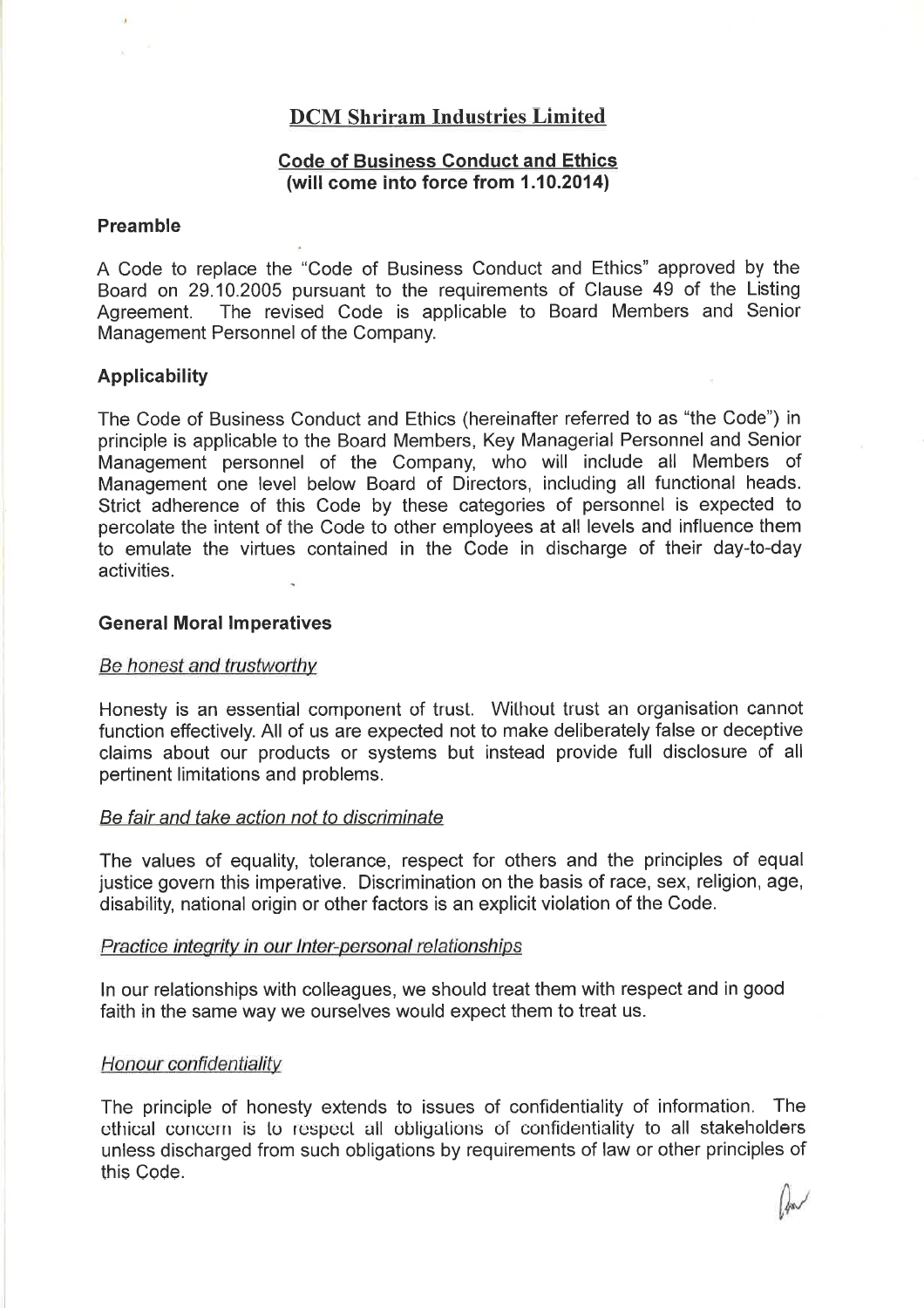We, therefore, will maintain the confidentiality of all material non-public information about Company's business and affairs.

# **Specific Professional Responsibilities**

#### Live the Company's values each day

We must live the Company's values each day. For quick reference our core values are:

#### Responsibility & Accountability

We accept personal responsibility and accountability to meet business needs.

# Passion for winning

We are all leaders in our area of responsibility with a deep commitment to deliver results. We are determined to be the best at doing what matters most.

#### People development

People are our most important assets. We add value through result driven training and encourage and reward excellence. We work together on the principle of mutua trust and transparency.

#### Consumer focus

We always endeavour to have understanding of consumer needs and develop products to fulfill such needs to their full satisfaction. Continuous innovation in products and processes is the basis of our success.

### lntegrity

We are committed to achieving business success with integrity.

#### Acquire and maintain professional excellence

Excellence is perhaps the most important obligation of any business/ profession. We must strive to achieve the highest quality, effectiveness and dignity in all that we do each day. Excellence depends on individuals who take responsibility for acquiring and maintaining professional competence. We must participate in setting standards for appropriate levels of competence, and strive to achieve those standards on a continuous basis.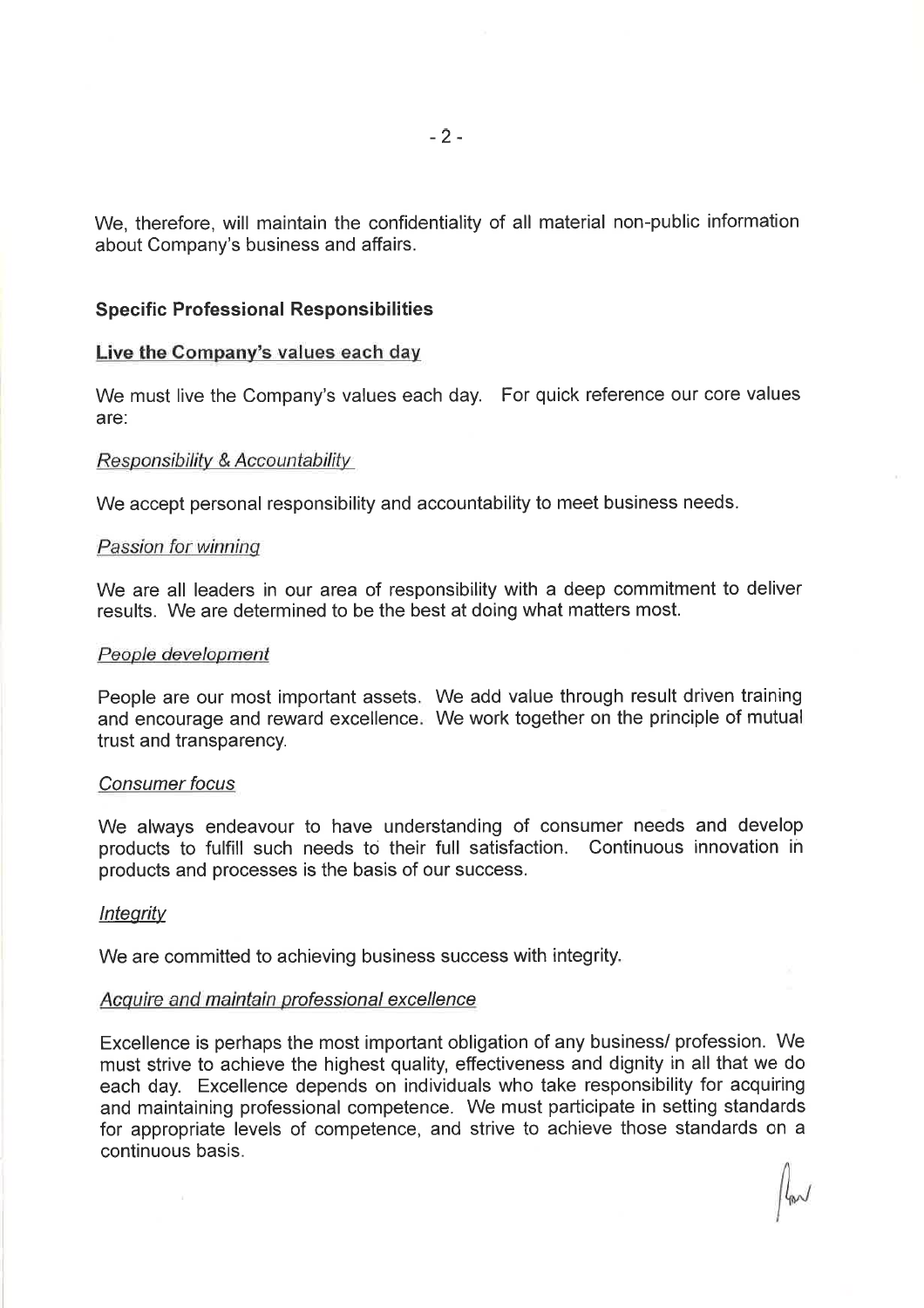# Manage personnel and resources to enhance the quality of working life

Organisational leaders are responsible for ensuring that a conductive environment is created for fellow employees to encourage and enable them delivering their best. We all, therefore, are responsible for ensuring human dignity of all our colleagues, which will result in their personal and professional development.

# Be upright and avoid any inducements

Neither directly nor through family and other connections indirectly, should we solicit any personal gain through fee, commission or other form of remuneration arising out of transactions involving the Company.

## Observe Corporate Discipline

Our flow of communication is not rigid and people are free to express themselves at all levels. However, this informality should not be misunderstood. What it means is that though there is a free exchange of opinions in the process of arriving at a decision, but after the debate is over and a policy consensus has been established, all are expected to adhere and abide by it.

## Conduct ourselves in a manner that reflect credit to the Company

All of us are expected to conduct ourselves, both on and off-duty, in a manner that reflects credit to the Company. The sum total of our personal attitude and behavour has a bearing on the standing of the Company and the way in which it is perceived within the organisation and by the public at large.

#### Be accountable to stakeholders

We must keep in mind at all times that we are accountable to our stakeholders.

#### ldentify. mitigate and manage business risks

It is our responsibility to follow the Company's Risk Management Framework to identify the business risks that surround our functions or areas of operation and to assist in the Company-wide process of managing such risks, so that Company may achieve its wider business objectives. All of us should continuously ask ourselves "What can go wrong and what am I doing to prevent it from going wrong".

### Protect Company's properties

We all are perceived as Trustees of Company's properties, funds and other assets. We, therefore, must safeguard and protect the Company's assets by putting in place proper internal control systems and procedures and effectively insuring the same. Company equipment and assets are to be used for Company business purposes only and no unauthorised use thereof be made.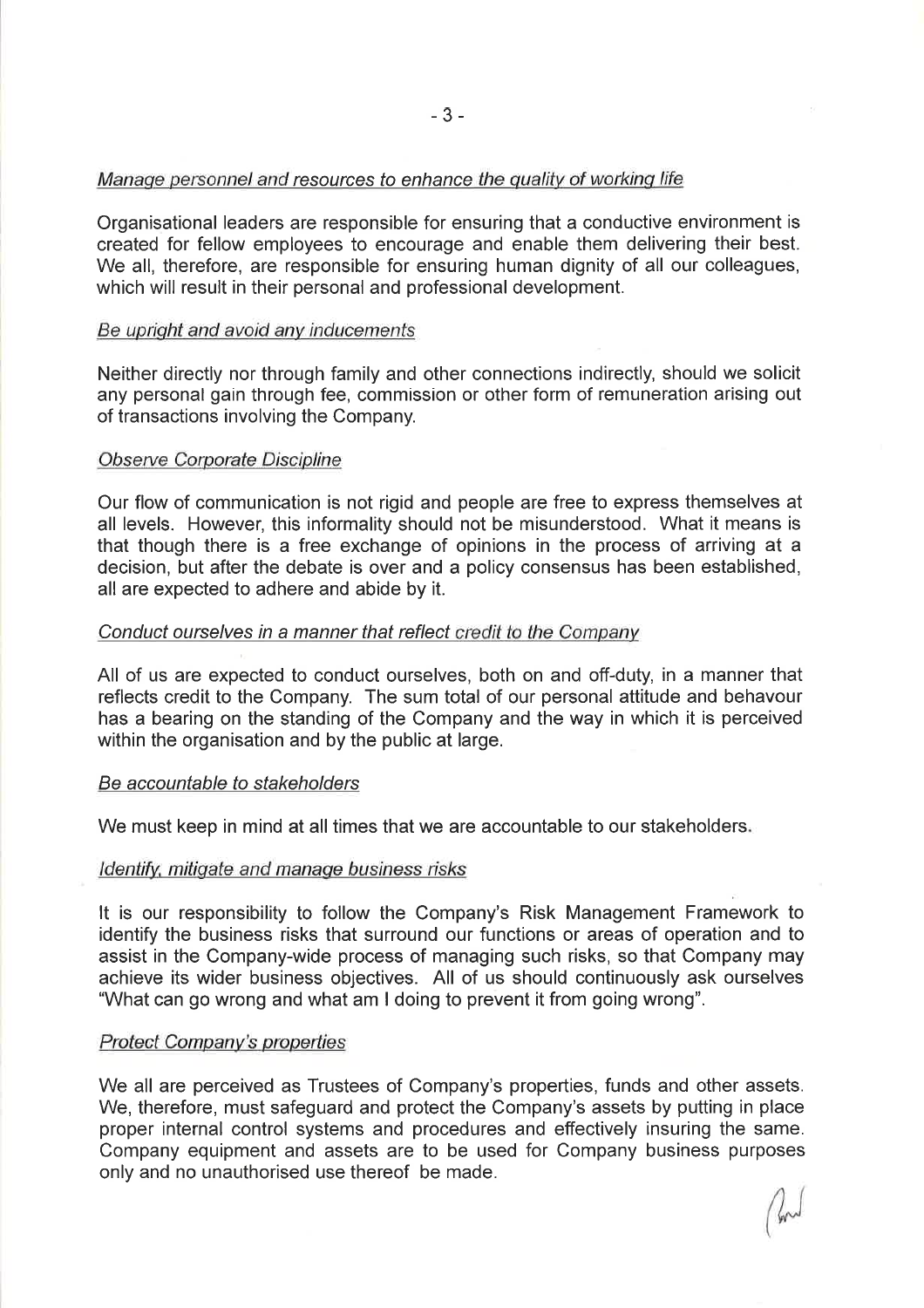# Company Funds

Every Company employee is personally responsible for all Company funds over which he or she exercises control. Company funds must be used only for Company business purposes. Every Company employee, agent and contractor must take reasonable steps to ensure that the Company receives good value for Company funds spent, and must maintain accurate and timely records of each and every expenditure. Expense reports must be accurate and submitted in a time bound manner.

## Electronic Usage

The purpose of this policy is to make certain that employees utilise electronic communication devices in a legal, ethical, and appropriate manner. This policy addresses the Company's responsibilities and concerns regarding the fair and proper use of all electronic communication devices within the organization, including computers, e-mail, and connections to the lnternet. lt is not possible to identify every standard and rule applicable to the use of electronic communication devices. Employees are therefore expected to use sound judgement whenever using any feature of Company's communication systems.

## Maintaining and Managing Records

The purpose of this policy is to set forth and convey the Company's business and legal requirements in maintaining records. The Company is required by applicable laws, rules and regulations to retain certain records and to follow specific guidelines in managing its records.

### Accounting Practices

The Company's responsibilities to its stakeholders and the investing public require that all transactions be fully and accurately recorded in the Company's books and records in compliance with all applicable laws. All required information shall be accessible to the Company's auditors and other authorised persons and Government agencies.

# Specific Additional Provisions for Board Members:

As Board members

- 1) We undertake to actively participate in meetings of the Board and of the Committees thereof on which we serve.
- 2) We undertake to inform the Chairman of the Board of any changes in our other Board positions, relationship with other businesses (including charitable) and other events/ circumstances/ conditions that may interfere with our ability to perform our Board/ Board Committee duties or may impact the judgement of the Board as to whether we meet the independence requirements of Listing Agreement with Stock Exchange and Section 149 of the Companies Act, 2013 read with Schedule Vll thereof.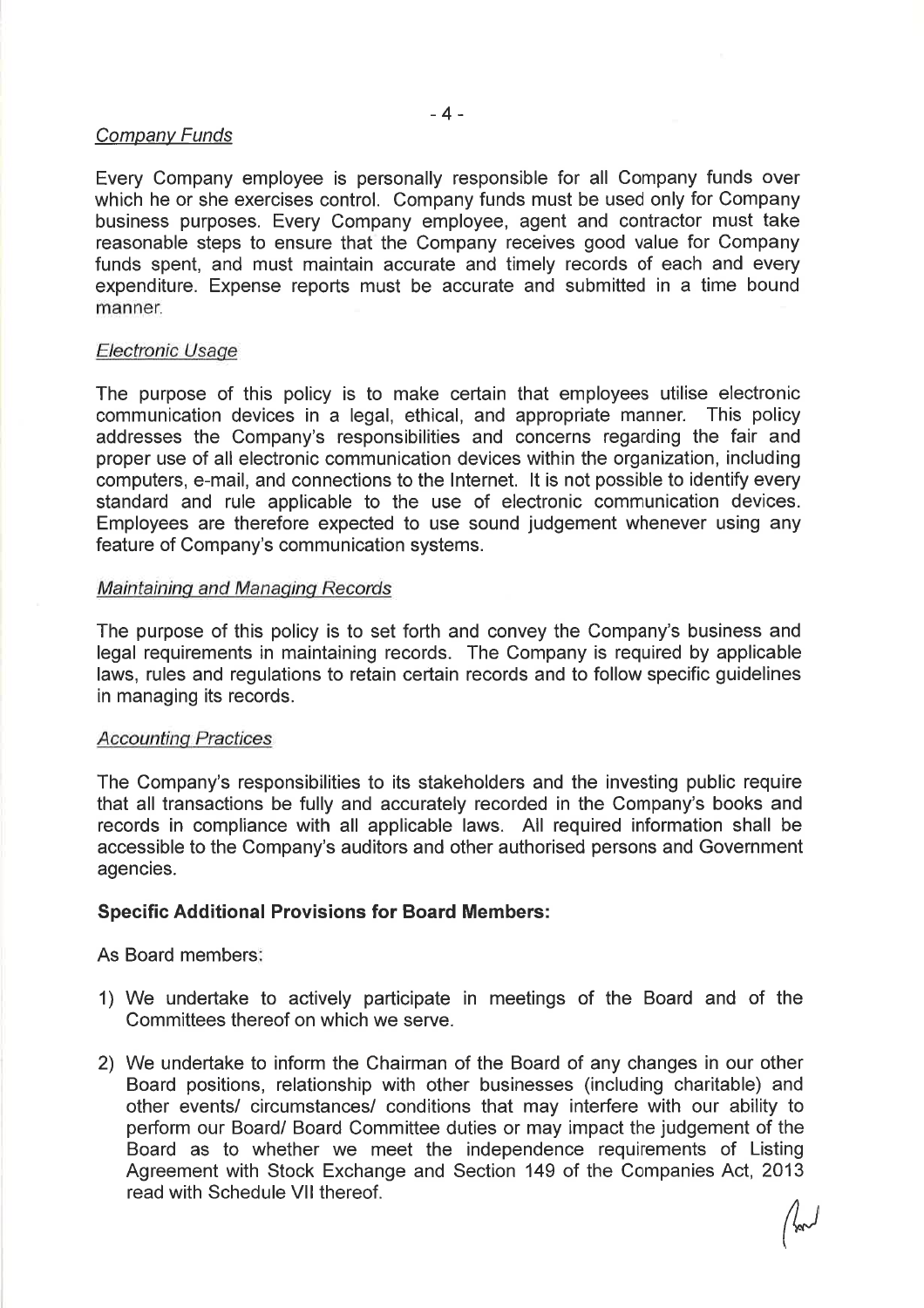3) We undertake that without prior approval of the disinterested members of the Board, we will avoid apparent conflict of interest. Conflict of interest may exist when we have personal interest that may have a potential conflict with the interest of the Company at large. lllustrative cases can be:

## - Related Party Transactions

Entering into any transactions or relationship with a company or its subsidiaries in which we have a financial or other personal interest (either directly or indirectly such as through a family member or other person or other organisation with which we are associated).

## Outside Directorship

Accepting Directorship on the Board of any other Company that competes with the business of the Company.

## Consultancy/ Business/ Employment

Engaging in any activity (be it in the nature of providing consultancy service, carrying on business, accepting employment) which is likely to interfere or conflict with our duties/ responsibilities towards the Company. We should not invest or associate ourselves in any other manner with any supplier, service provider or customer of the Company.

# - Use of official position for our personal gains

We should not use our official position directly or indirectly for our personal gains.

#### 4. Independent directors

lndependent directors will adhere to the status of independence as provided in Sub-Section 6 of Section 149 of the Companies Act, 2013 and adhere to the professional conduct, role and functions and duties as laid down in Schedule lV of the said Act.

# Prohibition on forward dealings in securities of Company by Directors or KMP:

Section 194 of the Companies Act, 2013 prohibits forward dealings by directors or KMP in Company's securities as under:

"(1) No director of a company or any of its key managerial personnel shall buy in the company, or in its holding, subsidiary or associate company -

a) a right to call for delivery or a right to make delivery at a specified price and within a specified time, of a specified number of relevant shares or a specified amount of relevant debentures; or

 $\frac{1}{2}$